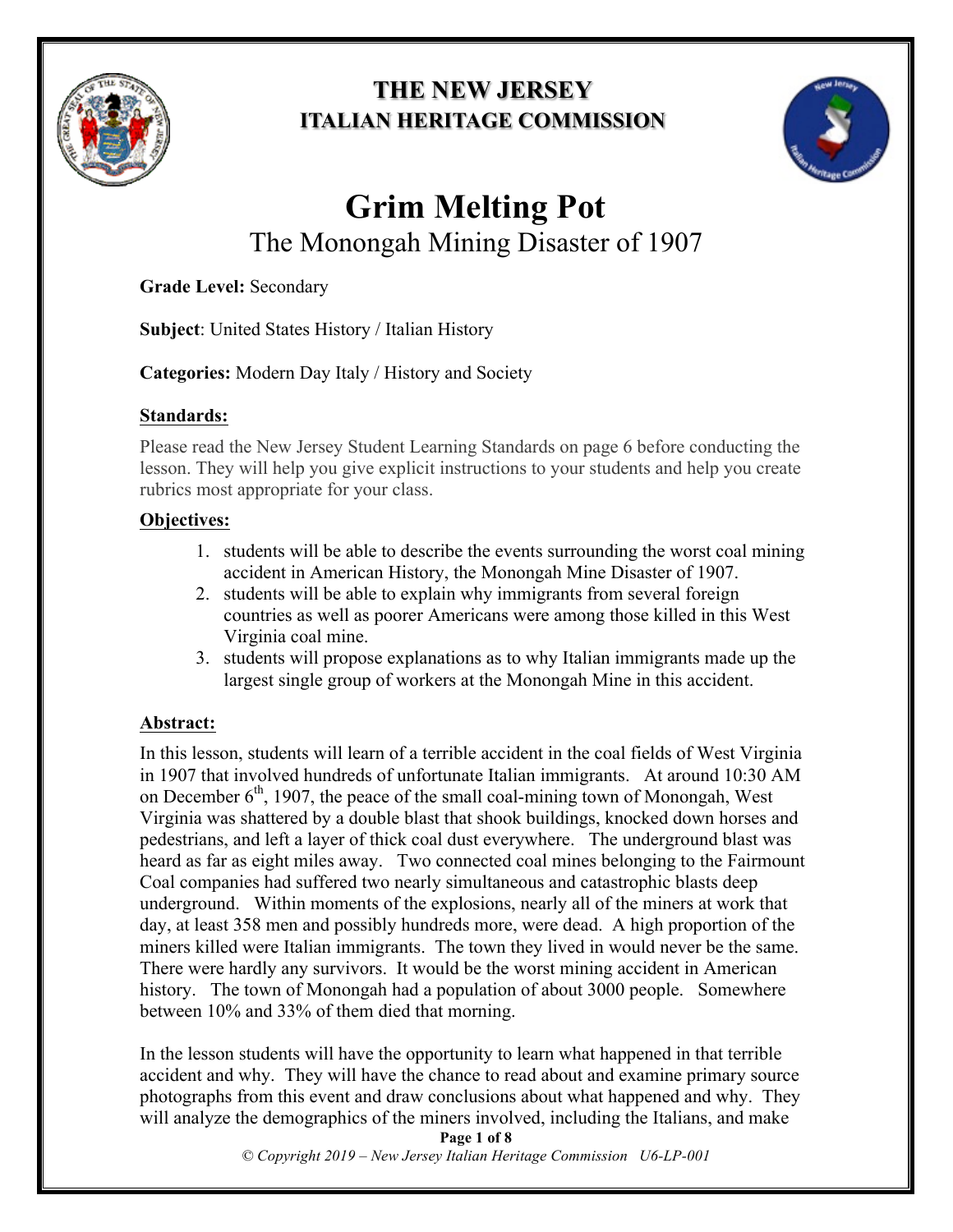reasoned conclusions about why these particular people found themselves in this particular situation that day. The lesson will conclude with them demonstrating their understanding of the event and the significance of the role of the Italian immigrants and others who were involved. They will also have the chance to evaluate the contribution of those who gave their lives in this disaster in terms of any progress that may have come from it.

#### **Key Terms:**

Black damp n. Miner's term for concentrations of methane gas that can fill a mine shaft when coal deposits are disturbed by the miners. The methane can be extremely flammable or explosive in high enough concentrations.

Coal dust n. Small particles of coal that break off and fill the air in a coal mine when the coal is excavated. Without proper ventilation, this dust can be easily ignited and explode. Prolonged exposure of miners to coal dust can also cause "black lung disease," in which the victim loses lung function.

Political Compromise n. Political agreement between two or more opposing parties in which both agree to concessions in return to getting some of what they want. In this case, Progressive reformers agreed to accept a watered-down safety bill for coal mines which had no effective enforcement provisions, in return for the mine owners accepting any regulation at all. The miners got to keep things as they were and the Progressives got to brag that they got a mine safety bill passed, but the miners got little or no improvement of their job safety.

"Buddy" or "Pal" System n. Unofficial practice in the coal mines, where a miner could bring a friend or relative to work with him in the mine who was not an official employee. The "Pal" or "Buddy" would work with him and they would get to split the regular employee's pay. This sounds good, but results in each man getting half the pay he should get. Having two men working as one, however, made it easier to reach the work quotas expected by the coal mines for each actual employee. This system would only work if the quotas were much too high for one person to reach.

#### **Background:**

At around 10:30 AM on December  $6<sup>th</sup>$ , 1907, the peace of the small coal-mining town of Monongah, West Virginia was shattered by a double blast that shook buildings, knocked down horses and pedestrians, and left a layer of thick coal dust everywhere. The underground blast was heard as far as eight miles away. Two connected coal mines belonging to the Fairmount Coal companies had suffered two nearly simultaneous and catastrophic blasts deep underground. Within moments of the explosions, nearly all of the miners at work that day, at least 358 men and possibly hundreds more, were dead. The town they lived in would never be the same. There were hardly any survivors, less than ten. There may have been only one, a young man named Peter Urban. (Ironically, he reportedly died in a mine cave-in 19 years later.) It would be the worst mining

> **Page 2 of 8** *© Copyright 2019 – New Jersey Italian Heritage Commission U6-LP-001*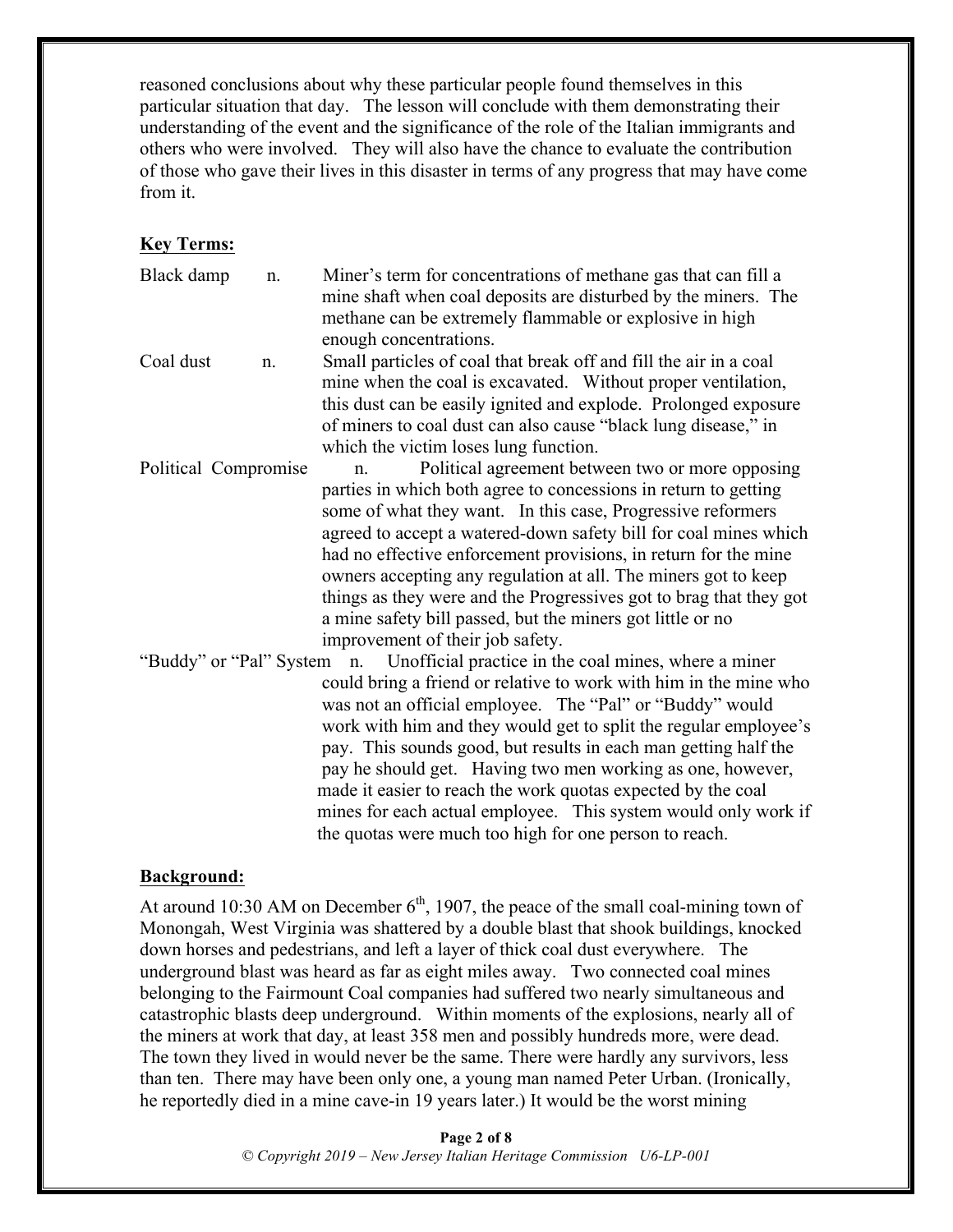accident in American history. The town of Monongah had a population of about 3000 people. Somewhere between 10% and 33% of them died that morning.

Due to the undocumented use of the "buddy" or "pal" system, an unofficial practice in the coal mines, where a miner could bring a friend or relative to work with him in the mine who was not an official employee, no one really knows how many people were in the mine that day. 358 were officially listed as dead. Leo L. Malone, the General Manager of the mines, said that 478 men had been checked off as entering the mines on the morning of December 6th. That number did not include up to 100 workers, who did other jobs in the mine besides digging coal, who did not have to be checked off as the miners did. A study of the cemeteries in town indicates that the number killed was over 500 victims. One of the grave diggers insisted that the total was 620. One newspaper reported as many as 956 dead.

From this scene of terrible suffering and grief, a picture can be drawn of the state of the coal mining industry in those days. By modern standards, the safety standards in coal mines in 1907 were inexcusable. Coal mines were generally disasters waiting to happen. Between 1907 and 1909, more than 1000 miners were killed in accidents. But, the Monongah accident was worse than most. At least four times as many miners died there than had been killed in any of the last eight mining accidents in the state before the Monongah accident.

The cause of the explosions was later determined to be a mishandled use of explosives or a faulty lamp that ignited "Black damp" (methane gas) and coal dust in the mine shafts. Some other information emerges from the records of this tragedy that is very instructive. Looking at the casualty lists, a pattern emerges of the face of the American underclass of the early  $20<sup>th</sup>$  century. Their profile is overwhelmingly a diverse mix of predominantly immigrants, with a minority of African Americans and poor, native-born whites. Of this multinational group, the largest single contingent was made up of Italian immigrants. 171 of the 358 identified victims were from Italy. Other immigrant casualties were from Ireland, Austria, Hungary, Turkey, Russia, Poland, Greece, Latvia, Scotland, and the Slavic countries. There were 85 native-born Americans on the casualty list, including 11 African Americans and, possibly a white woman named Fay Cooper. The dead were as young as 12 years old.

Among the Italian immigrants at the Monongah disaster, the names and home towns of many of the victims are known and give us some information that is useful to understand their situation. Though there were at least 171 Italians killed, the records show they were all from a relatively small number of towns in Italy. This might indicate that they emigrated from Italy in local groups, possibly recruited by local town leaders who contracted with employers in America to provide groups of workers. There is some evidence that some of the Italians were expecting to live and work in New York City or some other urban center, rather than toiling away in a coal mine. As sometimes happens to immigrants today as well, there sometimes were unscrupulous people who promised immigrants many things. Unfortunately, what happened to these immigrants when they got to America was sometimes quite different.

The use of the so-called "buddy system" was a good example. It sounds, at first, very appealing to the new immigrant. You get a job and you can even bring a friend or

> **Page 3 of 8** *© Copyright 2019 – New Jersey Italian Heritage Commission U6-LP-001*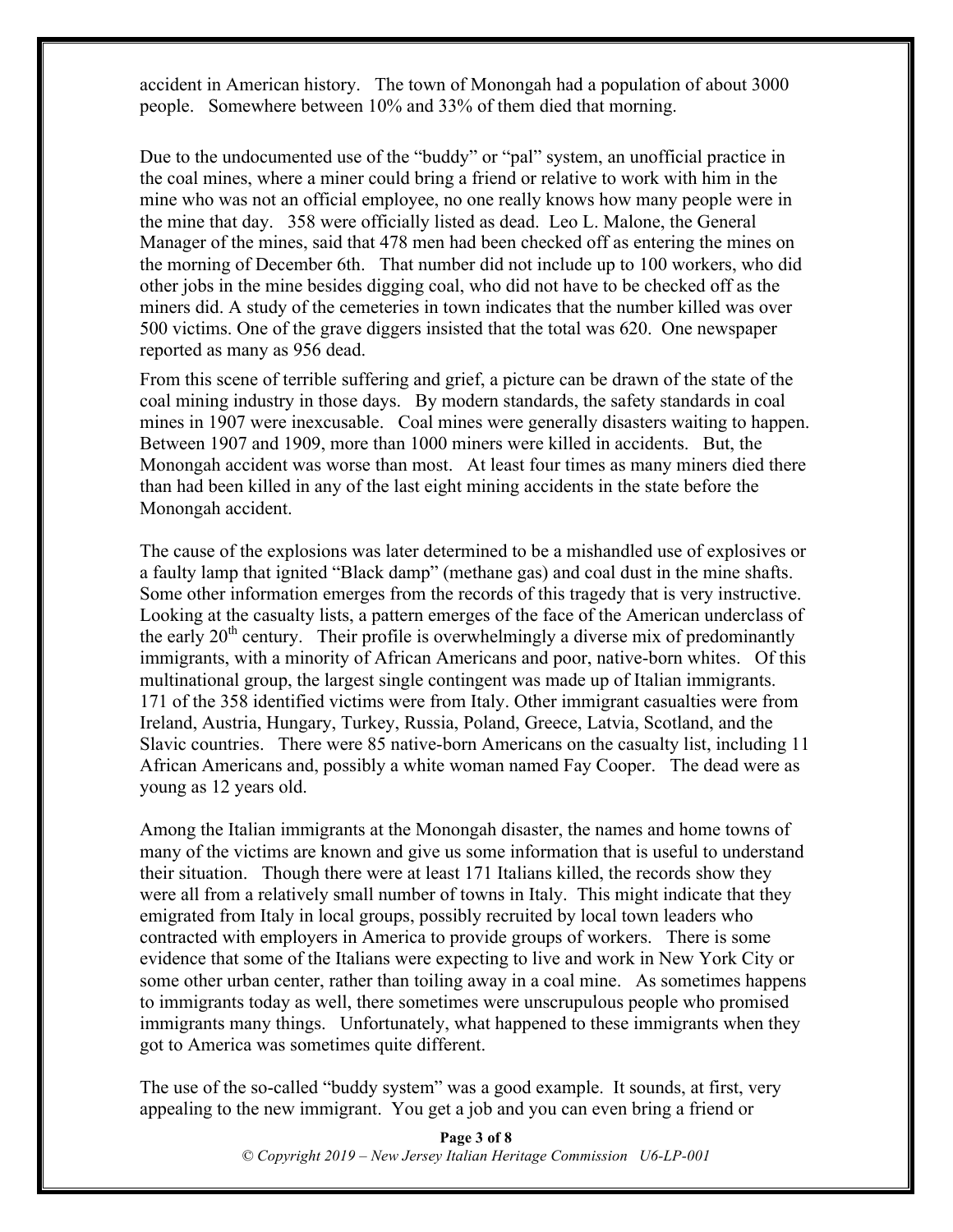relative with you to work too. What they didn't learn right away was that the two would only be paid for one and they had to meet a production quota. Then they might discover that the quota was a lot more than one person could easily expect to do. It would take two people working hard to meet this quota. But it only paid for one. The two would have to split the pay between them. It was a good deal for the employer, but not for the worker.

If there can be any good that came out of this terrible event that made the sacrifice of the lives of these Italian immigrants and their companions at all worthwhile, it was that the horror of the event spurred people into action. There was new interest in trying to make mining safer for its workers. The Progressive Movement in politics seized on the issue and worked to pass legislation at the state and federal level to better regulate safety in the mines. The efforts at first were disappointing. Progressives found they could get only meager improvements through if the powerful mining interests thought they might cut into their profits. Compromises were cut that allowed the Progressives to get some good publicity as reformers but really did not have the teeth in them to make much of a difference in the mines. Gradually, however, meaningful reforms were made. Laws favorable to miners' safety issues were passed. Mine workers organized and eventually secured recognition for their unions, empowered to negotiate better wages and working conditions for the miners. By the end of the  $20<sup>th</sup>$  century, mining was still a tough, dangerous job, but miners' pay had improved dramatically, safety conditions were better and workers' benefits included much needed health insurance.

On December 6, 2007, a delegation from Italy arrived in Monongah to join people from West Virginia and the other countries where the Monongah miners of 1907 had come from. A monument was dedicated to the hundreds who had died there so long ago. Miners today can point to a legacy of progress inspired by the Italian immigrants and many others whose lives were brutally snuffed out in the Monongah Mining Disaster of 1907.

#### **Procedures:**

- I. Students will answer the following question in a brief statement: What do you think is the most dangerous job in the United States? (5 minutes)
	- a. Teacher will make a list on the board of the responses to the Do Now question. Among the jobs mention there will probably be included "coal miner."
	- b. Review why students think these jobs are so dangerous. Write down the risks for coal miners.
- II. Teacher will reproduce copies of the **Background for Teachers** section above, minus the last two paragraphs and adjusted for grade reading level.
	- a. Students will read the above material. Teacher will take questions from the class about the reading.
	- b. Students will go to the following website: https://wolfordfamily.wordpress.com/resources/history-notes/wv-miningdisasters-resource-listings/dec-06-1907-monongah-6/
	- c. If they do not have access to their own computers, teacher will project the website on the screen and go through the pictures from the Monongah

#### **Page 4 of 8**

*© Copyright 2019 – New Jersey Italian Heritage Commission U6-LP-001*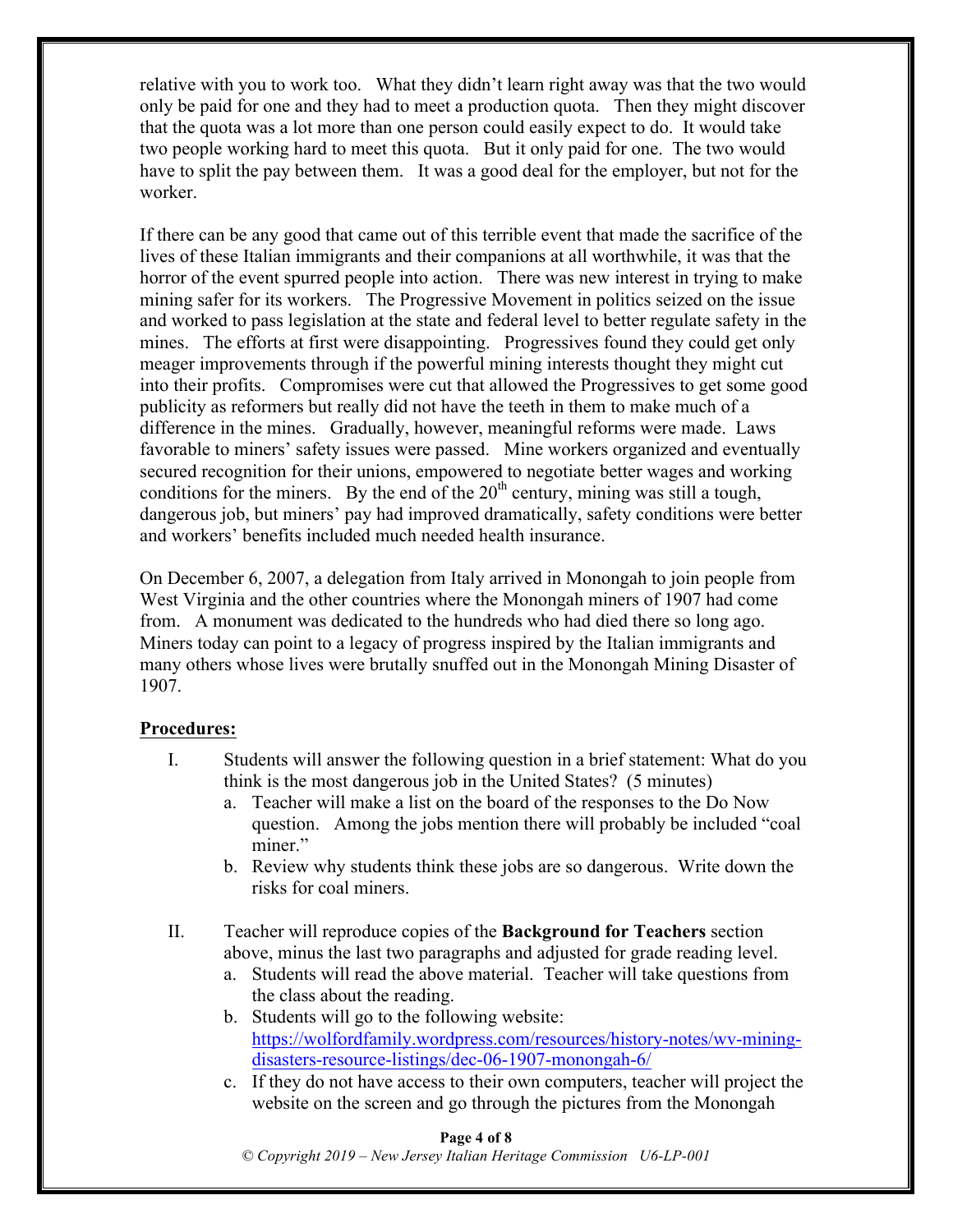Mining Disaster.

- i. Students will be asked to explain what is happening in each of the pictures based on what they have read about the disaster.
- III. Closure
	- a. Teacher will distribute copies of the last two paragraphs in the **Background for Teachers** section above.
	- b. Students will read the above paragraphs.
	- c. Question for discussion:

"Do the students agree with the conclusion that the loss of life at Monongah had value because conditions in the coal mines eventually improved? Why or why not?"

#### **Assessment:**

- a. Teacher will observe the level of verbal responses by students to the questions on the reading and the interpretation of the photographs on the website.
- b. Students will write answers, of at least one paragraph each, based on the information presented to the following open-ended questions:
	- a. Why do you think the Italian immigrants made up such a high percentage of the miners at Monongah?
	- b. Why were the coal miners mostly people who were recent immigrants from Italy and other less prosperous European countries, African Americans or poor, native-born white Americans?

# **New Jersey Student Learning Standards**

**Page 5 of 8** *© Copyright 2019 – New Jersey Italian Heritage Commission U6-LP-001*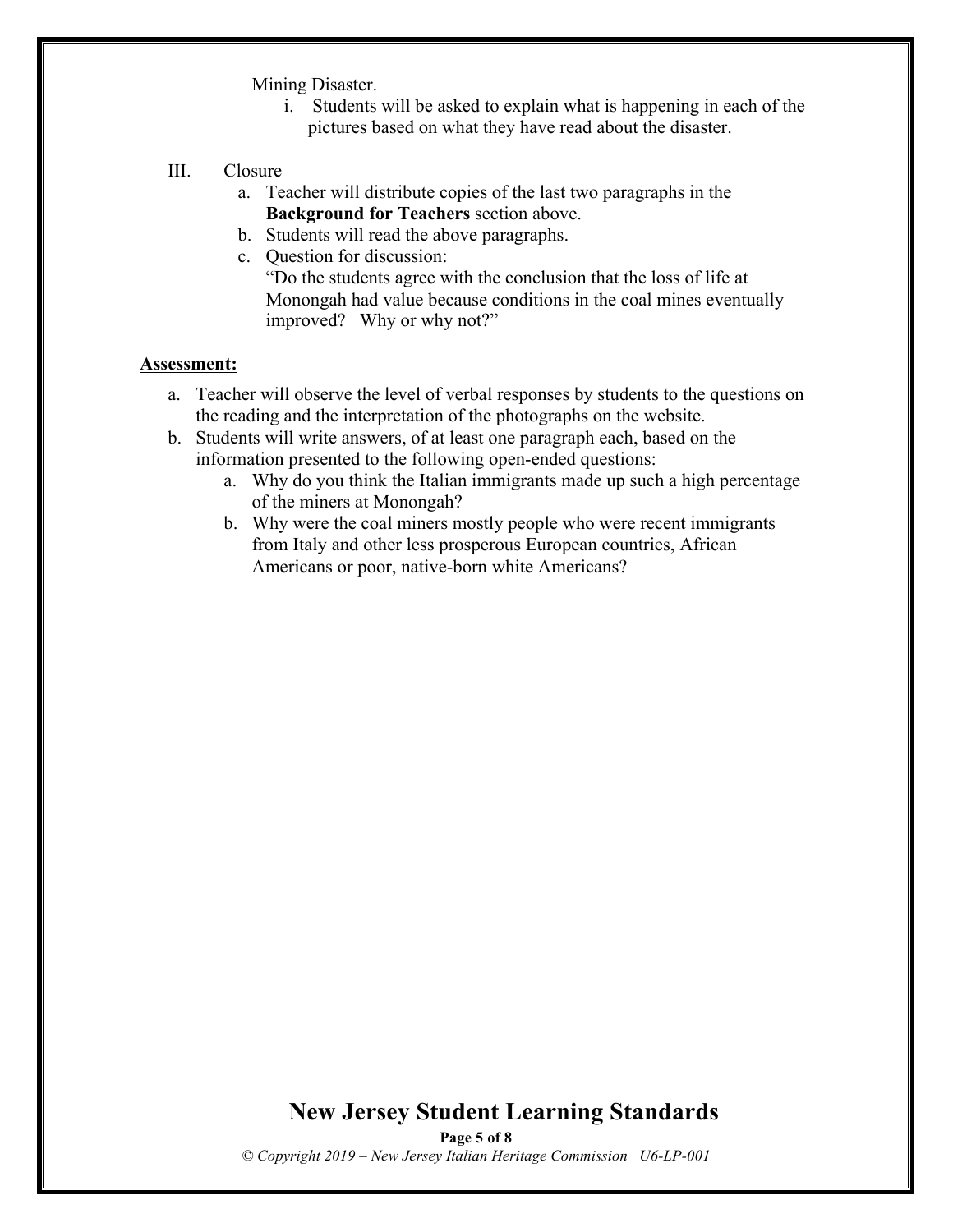## **Social Studies**

6.1.8.D.4.a Analyze the push-pull factors that led to increases in immigration, and explain why ethnic and cultural conflicts resulted.

## **English Language Arts**

RI.6.1 Cite textual evidence and make relevant connections to support analysis of what the text says explicitly as well as inferences drawn from the text.

RI.6.2 Determine a central idea of a text and how it is conveyed through particular details; provide a summary of the text distinct from personal opinions or judgments.

RI.6.3 Analyze in detail how a key individual, event, or idea is introduced, illustrated, and elaborated in a text (e.g., through examples or anecdotes).

RI.6.6 Determine an author's point of view or purpose in a text and explain how it is conveyed in the text.

RI.6.7 Integrate information presented in different media or formats (e.g., visually, quantitatively) as well as in words to develop a coherent understanding of a topic or issue.

RI.6.8 Trace and evaluate the argument and specific claims in a text, distinguishing claims that are supported by reasons and evidence from claims that are not.

RI.6.9 Compare, contrast and reflect on (e.g. practical knowledge, historical/cultural context, and background knowledge) one author's presentation of events with that of another (e.g., a memoir written by and a biography on the same person).

RI.7.1 Cite several pieces of textual evidence and make relevant connectionsto support analysis of what the text says explicitly as well as inferences drawn from the text.

RI.7.2 Determine two or more central ideas in a text and analyze their development over the course of the text; provide an objective summary of the text.

RI.7.3 Analyze the interactions between individuals, events, and ideas in a text (e.g., how ideas influence individuals or events, or how individuals influence ideas or events).

RI.7.6 Determine an author's point of view or purpose in a text and analyze how the author distinguishes his or her position from that of others.

RI.7.7 Compare and contrast a text to an audio, video, or multimedia version of the text, analyzing each medium's portrayal of the subject (e.g., how the delivery of a speech affects the impact of the words).

#### **Page 6 of 8**

*© Copyright 2019 – New Jersey Italian Heritage Commission U6-LP-001*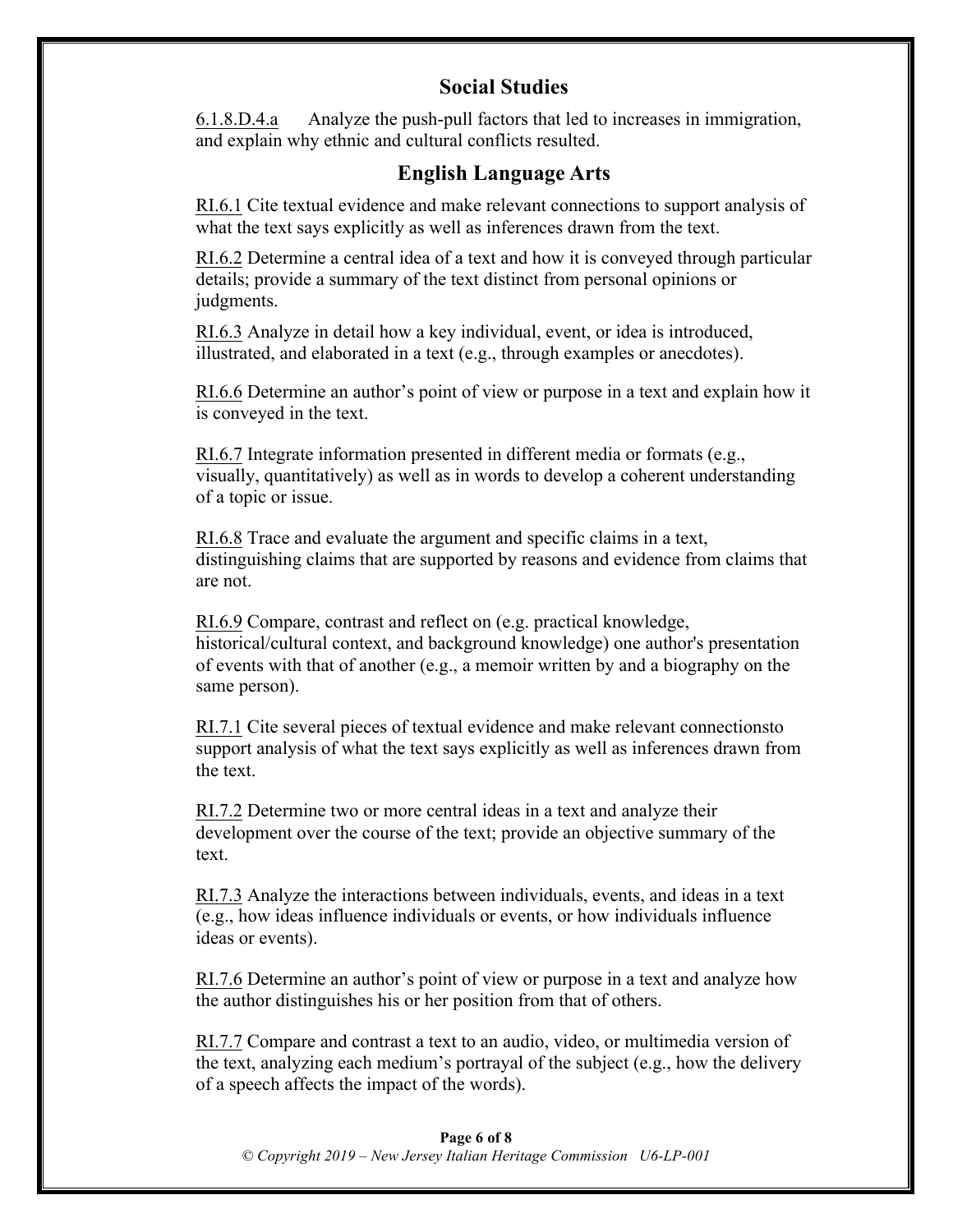RI.7.8 Trace and evaluate the argument and specific claims in a text, assessing whether the reasoning is sound and the evidence is relevant and sufficient to support the claims.

RI.7.9 Analyze and reflect on (e.g. practical knowledge, historical/cultural context, and background knowledge) how two or more authors writing about the same topic shape their presentations of key information by emphasizing different evidence or advancing different interpretations of facts.

RI.8.1 Cite the textual evidence and make relevant connections that most strongly supports an analysis of what the text says explicitly as well as inferences drawn from the text.

RI.8.2 Determine a central idea of a text and analyze its development over the course of the text, including its relationship to supporting ideas; provide an objective summary of the text.

RI.8.3 Analyze how a text makes connections among and distinctions between individuals, ideas, or events (e.g., through comparisons, analogies, or categories).

RI.8.6 Determine an author's point of view or purpose in a text and analyze how the author acknowledges and responds to conflicting evidence or viewpoints.

RI.8.7 Evaluate the advantages and disadvantages of using different mediums (e.g., print or digital text, video, multimedia) to present a particular topic or idea.

RI.8.8 Delineate and evaluate the argument and specific claims in a text, assessing whether the reasoning is sound and the evidence is relevant and sufficient; recognize when irrelevant evidence is introduced.

RI.8.9 Analyze and reflect on (e.g. practical knowledge, historical/cultural context, and background knowledge) two or more texts that provide conflicting information on the same topic and identify where the texts disagree on matters of fact or interpretation.

RI.9-10.1 Accurately cite strong and thorough textual evidence, (e.g., via discussion, written response, etc.) and make relevant connections, to support analysis of what the text says explicitly as well as inferentially, including determining where the text leaves matters uncertain.

RI.9-10.2 Determine a central idea of a text and analyze its development over the course of the text, including how it emerges and is shaped and how it is developed refined by specific details; provide an objective summary of the text.

RI.9-10.3 Analyze how the author unfolds an analysis or series of ideas or events, including the order in which the points are made, how they are introduced and developed, and the connections that are drawn between them.

RI.9-10.6 Determine an author's point of view or purpose in a text and analyze how an author uses rhetorical devices to advance that point of view or purpose.

**Page 7 of 8** *© Copyright 2019 – New Jersey Italian Heritage Commission U6-LP-001*